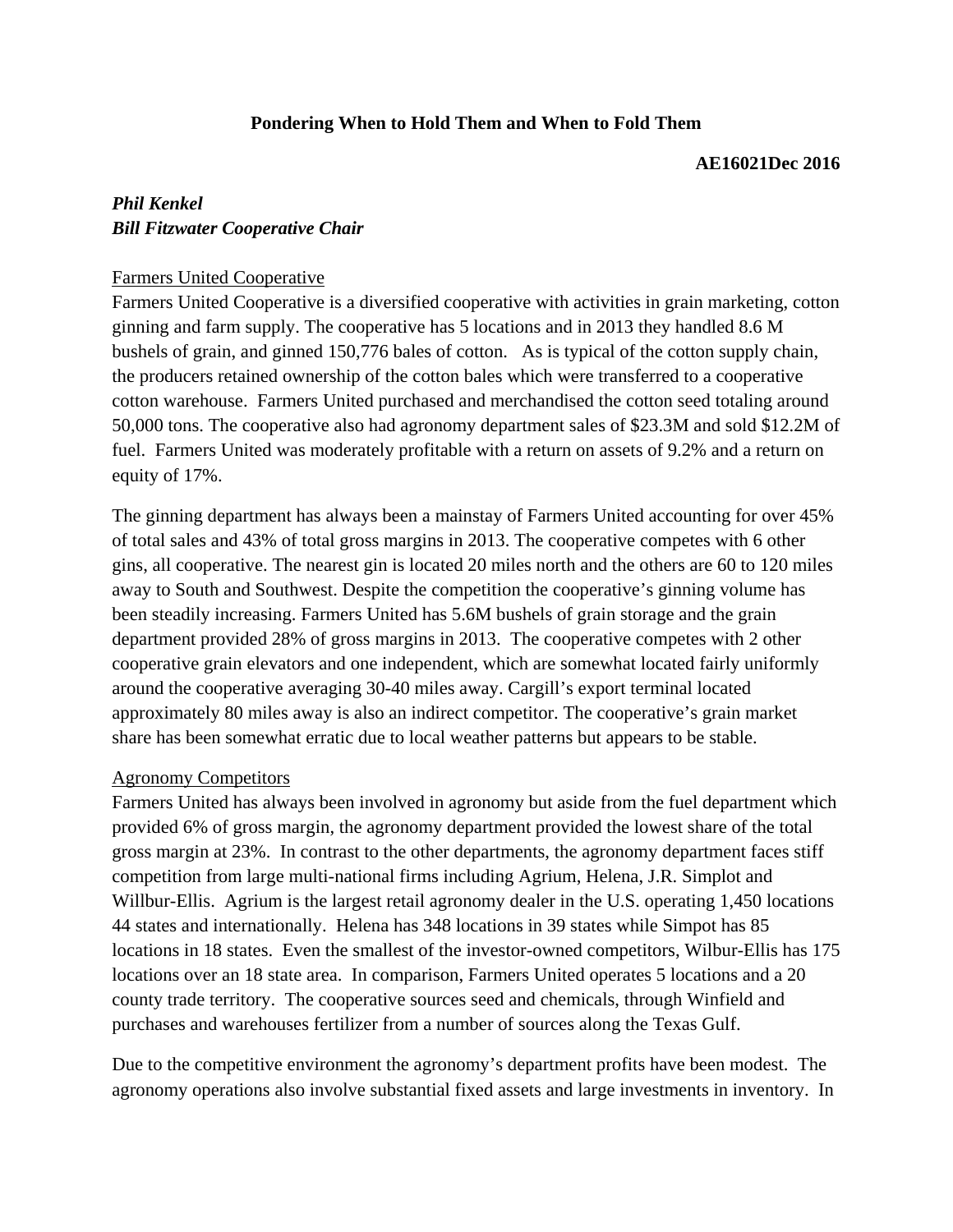2010 fertilizer prices fell dramatically between the time that the cooperative purchased and resold the nutrients leading to large losses for both the department and the entire cooperative. The agronomy department also involves large investments and risk in accounts receivable. Sales volumes (when measured in dollars) have been increasing over time for all of the agronomy product categories (Table 1). However the department has shown an operating loss in 2 of the last five years. A departmental profit analysis (Table 2) revealed that the agronomy department had a return on assets of only 1.5% in 2013 which was much lower than the ginning departments performance of 18.8% or the overall cooperative's performance of 9.2%. The agronomy department has therefore been subsidized by the other operating divisions. The board was convinced that their agronomy division was operating as efficiently as possible. The financial performance was due to the competitive environment and the members' willingness to defect to a competitor for the slightest price advantage.

|              | ruore 1:11, chom, Department Barco and Margino |               |                 |              |              |              |
|--------------|------------------------------------------------|---------------|-----------------|--------------|--------------|--------------|
|              | 2008                                           | 2009          | 2010*           | 2011         | 2012         | 2013         |
| Seed sales   | \$2,341,717                                    | \$2,589,594   | \$3,015,852     | \$3,005,660  | \$3,702,926  | \$4,052,151  |
| Chemical     |                                                |               |                 |              |              |              |
| sales        | \$4,508,049                                    | \$2,932,477   | \$3,576,759     | \$4,036,703  | \$3,754,324  | \$5,929,434  |
| Liquid Fert. | \$7,045,386                                    | \$5,441,858   | \$5,366,066     | \$8,155,556  | \$9,315,242  | \$11,954,906 |
| Dry Fert     | \$431,959                                      | \$980,460     | \$664,929       | \$530,996    | \$864,060    | \$949,124    |
| Other        | \$53,918                                       | \$163,185     | \$149,327       | \$50,223     | \$420,484    | \$1,452,180  |
| Total        | \$14,381,029                                   | \$12,107,574  | \$12,772,933    | \$15,779,138 | \$18,057,036 | \$24,337,795 |
|              |                                                |               |                 |              |              |              |
| <b>COGS</b>  | \$10,721,997                                   | \$11,690,141  | \$13,750,861    | \$13,568,390 | \$14,541,023 | 20,541,023   |
| Gross Margin | \$3,659,032                                    | \$417,433     | $(\$977,928)$   | \$2,210,748  | \$3,516,013  | \$3,796,772  |
|              |                                                |               |                 |              |              | S            |
| Expenses     | \$3,662,001                                    | \$1,891,733   | \$1,662,250     | \$1,736,521  | \$2,872,653  | 3,656,170    |
| Other income | \$219,752                                      | \$975,152     | \$175,152       | \$75,152     | \$175,152    | \$975,152    |
| Net Margin   | \$216,783                                      | $(\$499,148)$ | $(\$2,465,026)$ | \$549,379    | \$818,512    | \$1,115,754  |
|              |                                                |               |                 |              |              |              |

Table 1: Agronomy Department Sales and Margins

\* in 2010 fertilizer prices dropped by more than 40% between the time of inventory purchase and sale

| Table 2: Department Analysis 2013 |            |            |            |            |            |
|-----------------------------------|------------|------------|------------|------------|------------|
|                                   | Ginning    | Grain      | Agronomy   | Fuel       | Total      |
| Sales                             | 39,251,819 | 15,919,593 | 23,387,069 | 12,257,270 | 90,815,751 |
| Gross Margin                      | 4,604,722  | 3,005,030  | 2,846,046  | 668,978    | 11,124,776 |
| Allocated Expense                 | 3,046,808  | 2,843,688  | 3,656,170  | 609,362    | 10,156,027 |
|                                   | 2,409,207  | 955,883    | 211,428    | 229,875    | 3,806,393  |
| <b>Allocated Assets</b>           | 11,920,445 | 11,125,749 | 14,304,534 | 2,384,089  | 39,734,817 |
|                                   |            |            |            |            |            |
| Profit Margin                     | 6.1%       | 6.0%       | 0.9%       | 1.9%       | 4.2%       |
| <b>Asset Turnover</b>             | 3.3        | 1.4        | 1.6        | 5.1        | 2.3        |
| <b>ROA</b>                        | 20.2%      | 8.6%       | 1.5%       | 9.6%       | 9.6%       |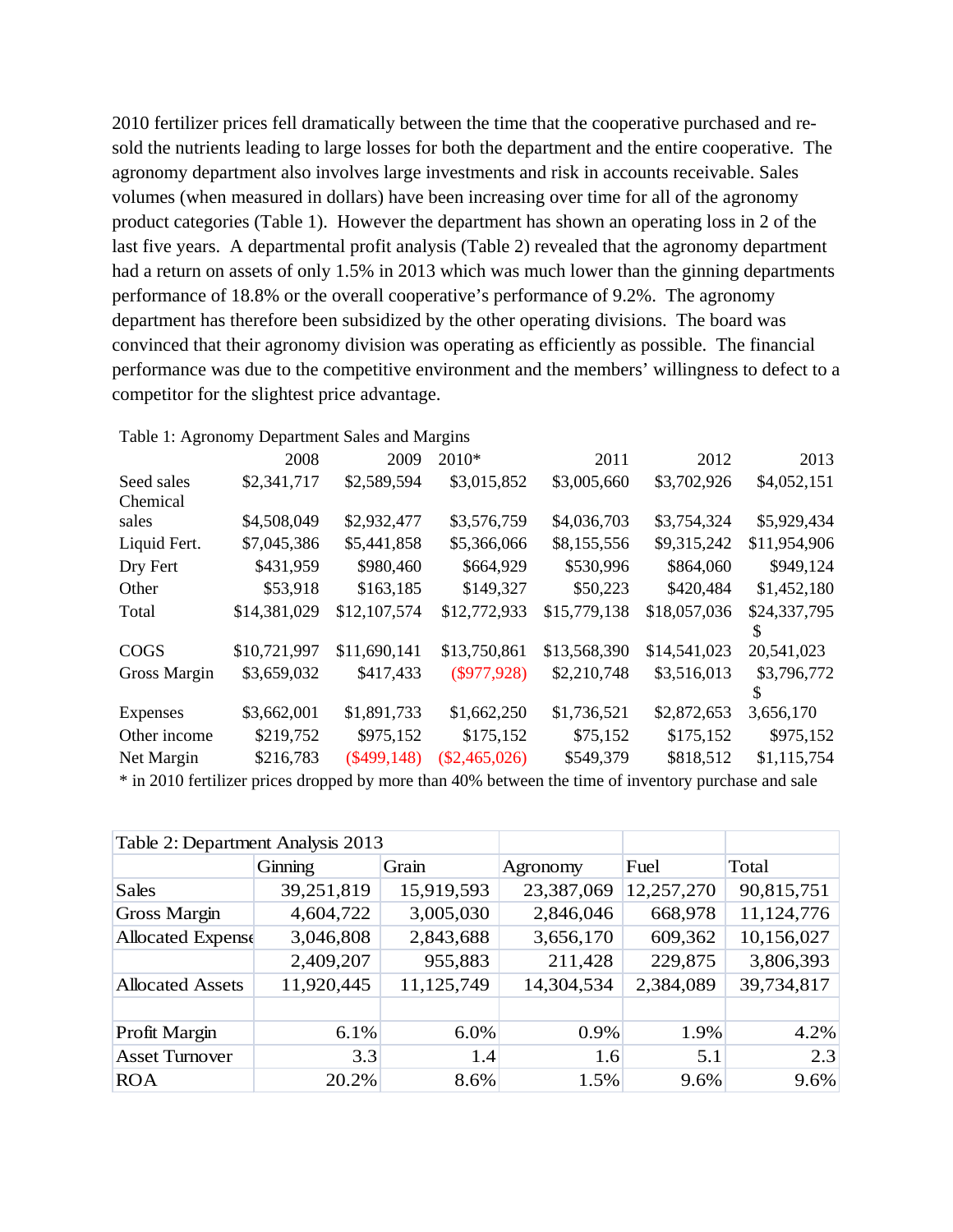#### The Offer

In the fall of 2013 representatives from Pinnacle Agricultural Holdings LLC met Farmers United's CEO and board of directors and made an offer to purchase the cooperative's entire agronomy division. Pinnacle operated 160 locations in 26 states and was pursuing an aggressive expansion strategy. During the last year Pinnacle has purchased 28 local locations. Pinnacle had clearly been expanded toward Farmers United trade territory and would soon become a competitor. The deal would require the cooperative to sign a five year non-compete agreement. Pinnacle would purchase all of the physical assets (none of which were co-located with the ginning and grain infrastructure) at \$3.5M over book value.

The next night, after the meeting with the Pinnacle representative the board held a special meeting. Their initial reaction was that they would never consider selling a key portion of the cooperative. However, as the meeting wore on they did have to admit that there were arguments for the sale. The move would allow the cooperative to eliminate all of its long term debt and redeploy capital into its ginning and grain infrastructure. Even accounting for the overhead costs which would have to be absorbed by other departments, the cooperative's profitability and the member's patronage would increase. The cooperative would be divesting of an unprofitable department and exiting a competitive environment dominated by much larger firms. If the board did not accept the deal they would clearly soon be facing yet another competitor.

The discussion quickly focused on what was in the member's best interest. The cooperative's profits and patronage would likely decrease. The deal would bring another competitor into the trade territory which, in the short run, could improve prices to Farmers United members. The disadvantages of the deal were more strategic. By divesting of its agronomy department the cooperative would be giving up on one dimension of relevance to its members. Perhaps the agronomy department had an unrecognized benefit in maintaining ginning and grain volume. It has also long been recognized that cooperatives provide an "invisible benefit" in keeping the market place honest. Despite the current completion in agronomy, the investor-owned firms could consolidate or exit the regional market. Without the cooperative in the mix, Farmers United members were dependent on competition between the independents to keep margins reasonable.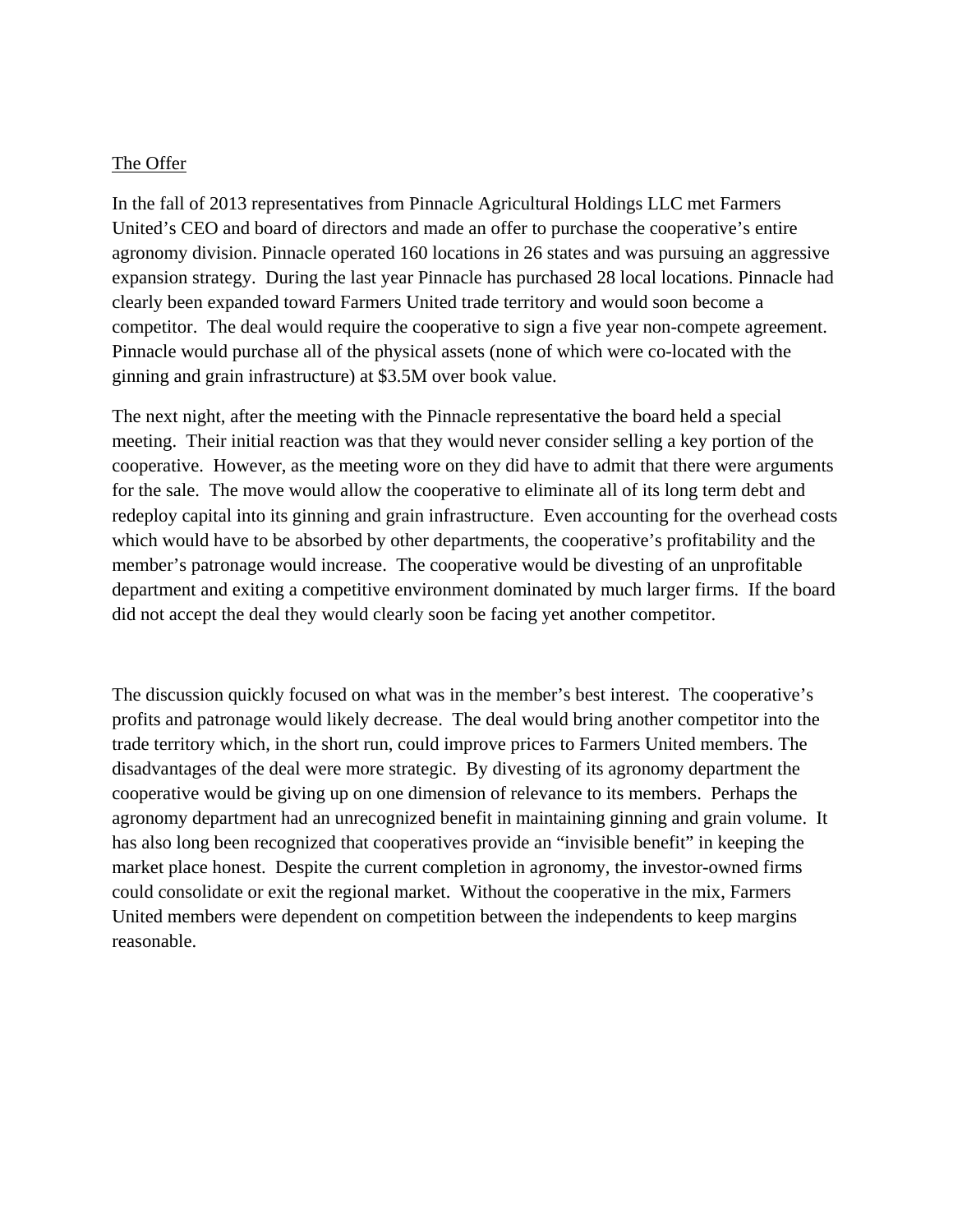## Questions:

1. Farmers United members are clearly not willing to pay the level of prices necessary for the agronomy department to achieve an acceptable return on assets. Given that fact, how should the board evaluate the department? Is it fair to members when one department is in effect being subsidized by other areas?

2. Can the strategic benefits of maintaining more points of contact with the members justify maintaining an underperforming function? In the long run is it more important for a cooperative to be a one stop solution for all of the member's need or the least cost supplier of a limited number of services?

3. If the cooperatives legal documents give the board the authority to make this decision, should the board make the decision or take it to a vote of the membership? What are the advantages and disadvantages of either course of action?